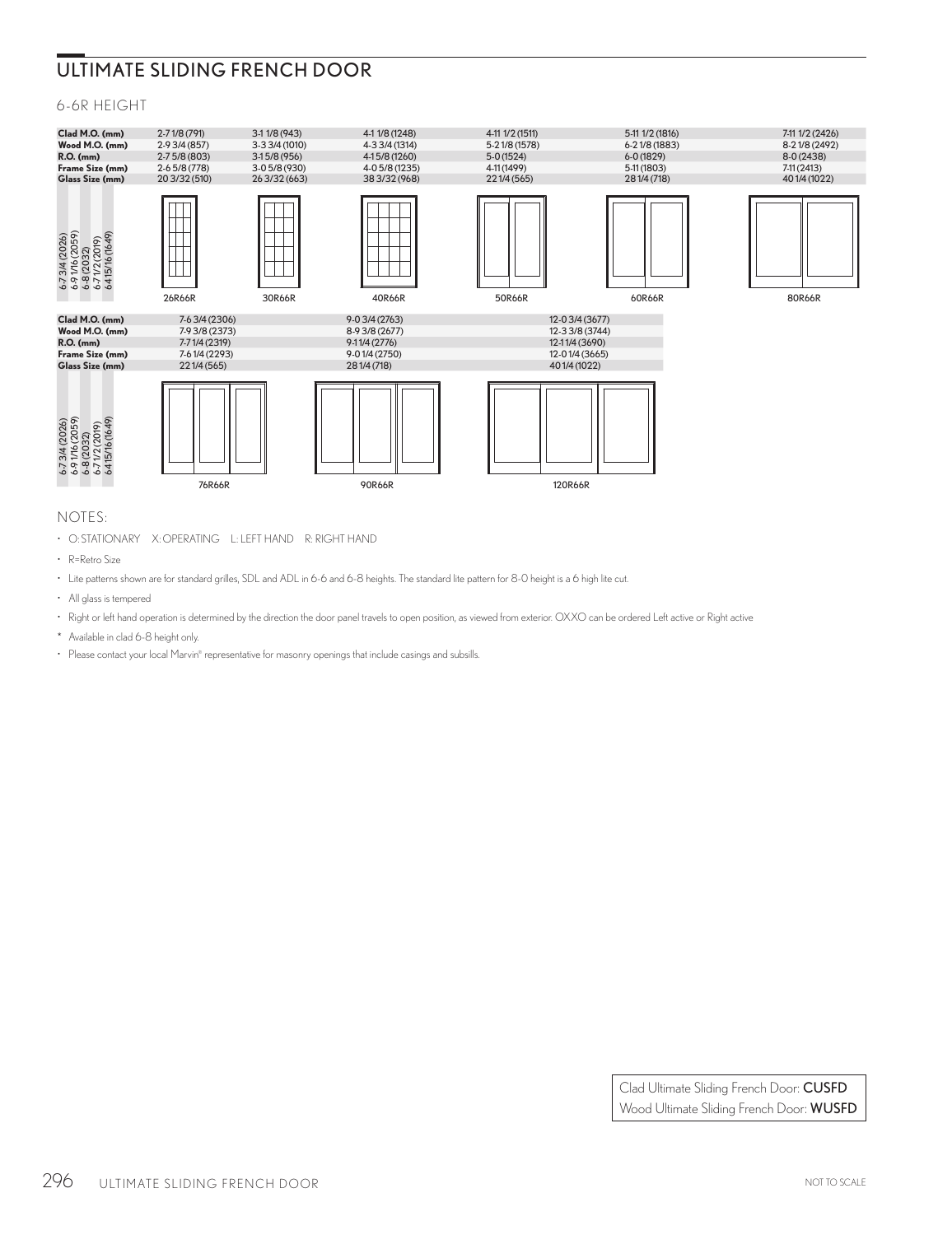## ULTIMATE SLIDING FRENCH DOOR

6-8 HEIGHT (7-0 AND 8-0 HEIGHT SEE BELOW)



#### NOTES:

- O: STATIONARY X: OPERATING L: LEFT HAND R: RIGHT HAND
- R=Retro Size
- Lite patterns shown are for standard grilles, SDL and ADL in 6-6 and 6-8 heights. The standard lite pattern for 8-0 height is a 6 high lite cut.
- All glass is tempered
- Right or left hand operation is determined by the direction the door panel travels to open position, as viewed from exterior. OXXO can be ordered Left active or Right active
- \* Available in clad 6-8 height only.
- Please contact your local Marvin® representative for masonry openings that include casings and subsills.

| 7-0 AND 8-0 HEIGHT |                 |                 |  |
|--------------------|-----------------|-----------------|--|
|                    | 7-0 Height      | 8-0 Height      |  |
| Clad M.O. (mm)     | 7-21/4 (2191)   | 7-113/4 (2432)  |  |
| Wood M.O. (mm)     | 7-3 9/16 (2224) | 8-1 1/16 (2465) |  |
| <b>R.O.</b> (mm)   | 7-21/2 (2197)   | $8-0(2438)$     |  |
| Frame Size (mm)    | $7-2(2184)$     | 7-11 1/2 (2426) |  |
| Glass Size (mm)    | 717/16" (1815)  | 8015/16" (2056) |  |